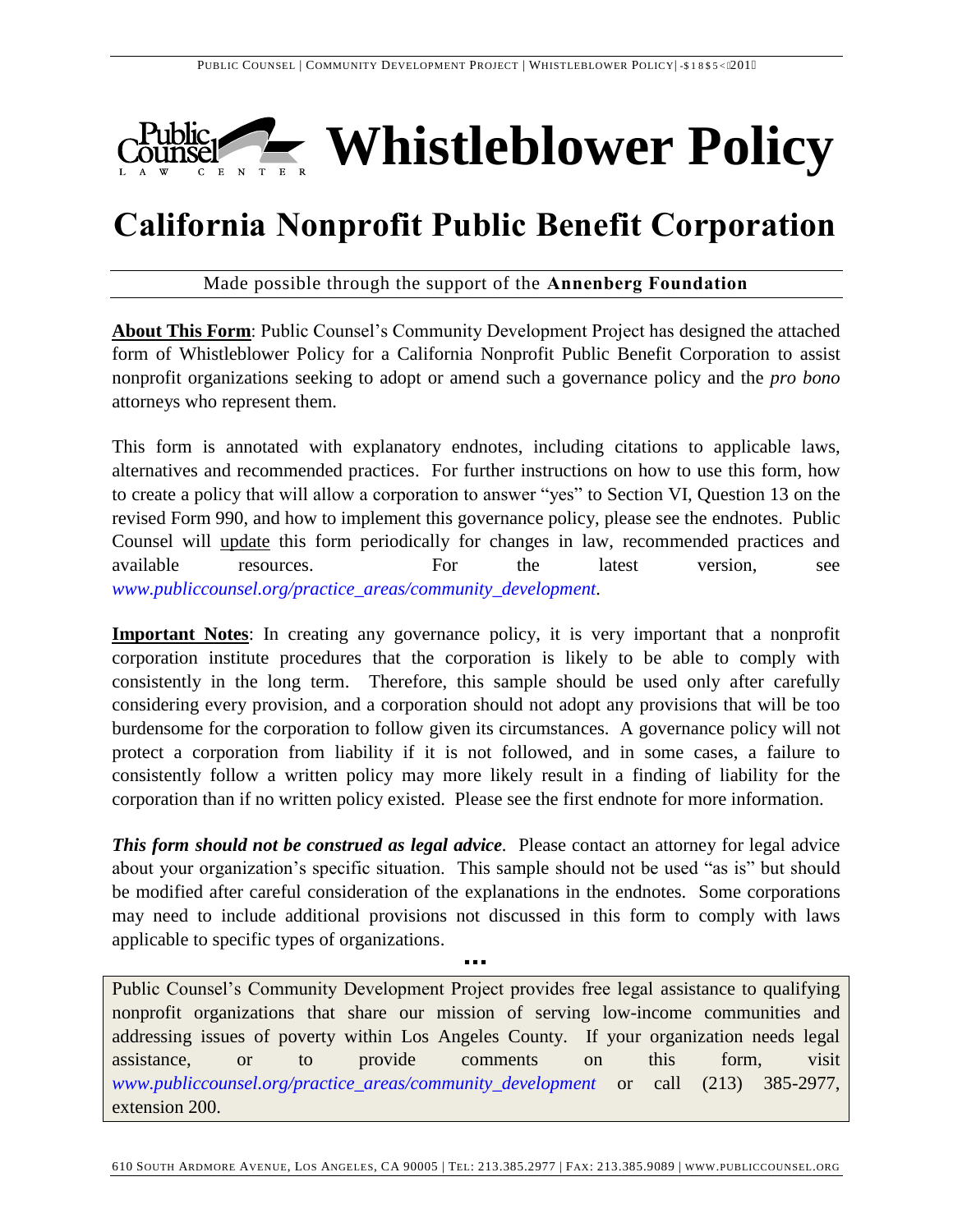# <span id="page-1-0"></span>**FORM OF WHISTLEBLOWER POLICY FOR A CALIFORNIA PUBLIC BENEFIT NONPROFIT CORPORATION**

\* \* \*

## [WHISTLEBLOWER POLICY](#page-3-0)<sup>[1](#page-4-2)</sup>

OF

#### **[NAME OF CORPORATION]**

## <span id="page-1-1"></span>**ARTICLE 1 [INTRODUCTION AND PURPOSE](#page-4-0)**[2](#page-4-3)

<span id="page-1-7"></span><span id="page-1-2"></span>**[Name of Corporation]** (the "Corporation") requires its directors, officers, employees and volunteers to observe high standards of business and personal ethics in the conduct of their duties and responsibilities. The [purpose of this policy](#page-4-1) is to encourage and enable employees and volunteers of the Corporation to report any action or suspected action taken within the Corporation that is illegal, fraudulent or in violation of any adopted policy of the Corporation, to a source within the Corporation before turning to outside parties for resolution.<sup>[3](#page-4-4)</sup> This policy applies to any matter which is related to the Corporation's business and does not relate to private acts of an individual not connected to the business of the Corporation. This policy is intended to [supplement but not replace](#page-5-0) the Corporation's unlawful harassment and discrimination policy, "open door policy" and/or any other grievance procedure,  $4$  and any applicable state [and federal laws governing whistleblowing](#page-5-1) applicable to nonprofit and charitable organizations.<sup>[5](#page-4-6)</sup>

# <span id="page-1-6"></span><span id="page-1-4"></span><span id="page-1-3"></span>**ARTICLE 2 VIOLATIONS; REPORTING IN GOOD FAITH**

<span id="page-1-9"></span><span id="page-1-8"></span>All employees and volunteers of the Corporation are [encouraged](#page-5-2) to report<sup>[6](#page-4-7)</sup> any action or suspected action taken within the Corporation that is illegal, fraudulent or in violation of any adopted policy of the Corporation (each, a ["Violation"](#page-5-3)).<sup>[7](#page-4-8)</sup> Anyone reporting a Violation must act in good faith, without malice to the Corporation or any individual in the Corporation, and have reasonable grounds for believing that the information shared in the report indicates that a Violation has occurred. *[Any [report which the](#page-5-4)  complainant [has made maliciously or any report which the complainant](#page-5-4) has good reason to believe is [false will be viewed as a serious disciplinary offense.](#page-5-4) [8](#page-4-9) ]*

# <span id="page-1-10"></span><span id="page-1-5"></span>**ARTICLE 3 [NO RETALIATION](#page-6-0)**[9](#page-4-10)

<span id="page-1-11"></span>No employee or volunteer who in good faith reports a Violation or cooperates in the investigation of a Violation shall suffer harassment, retaliation or adverse employment or volunteer consequences. Any individual within the Corporation who retaliates against another individual who in good faith has reported a Violation or has cooperated in the investigation of a Violation is [subject to discipline,](#page-7-0) including termination of employment or volunteer status.<sup>[10](#page-4-5)</sup>

If an individual believes that someone who has made a report of a Violation or who has cooperated in the investigation of a Violation is suffering from harassment, retaliation or other adverse employment or volunteer consequences, the individual should contact the Compliance Officer.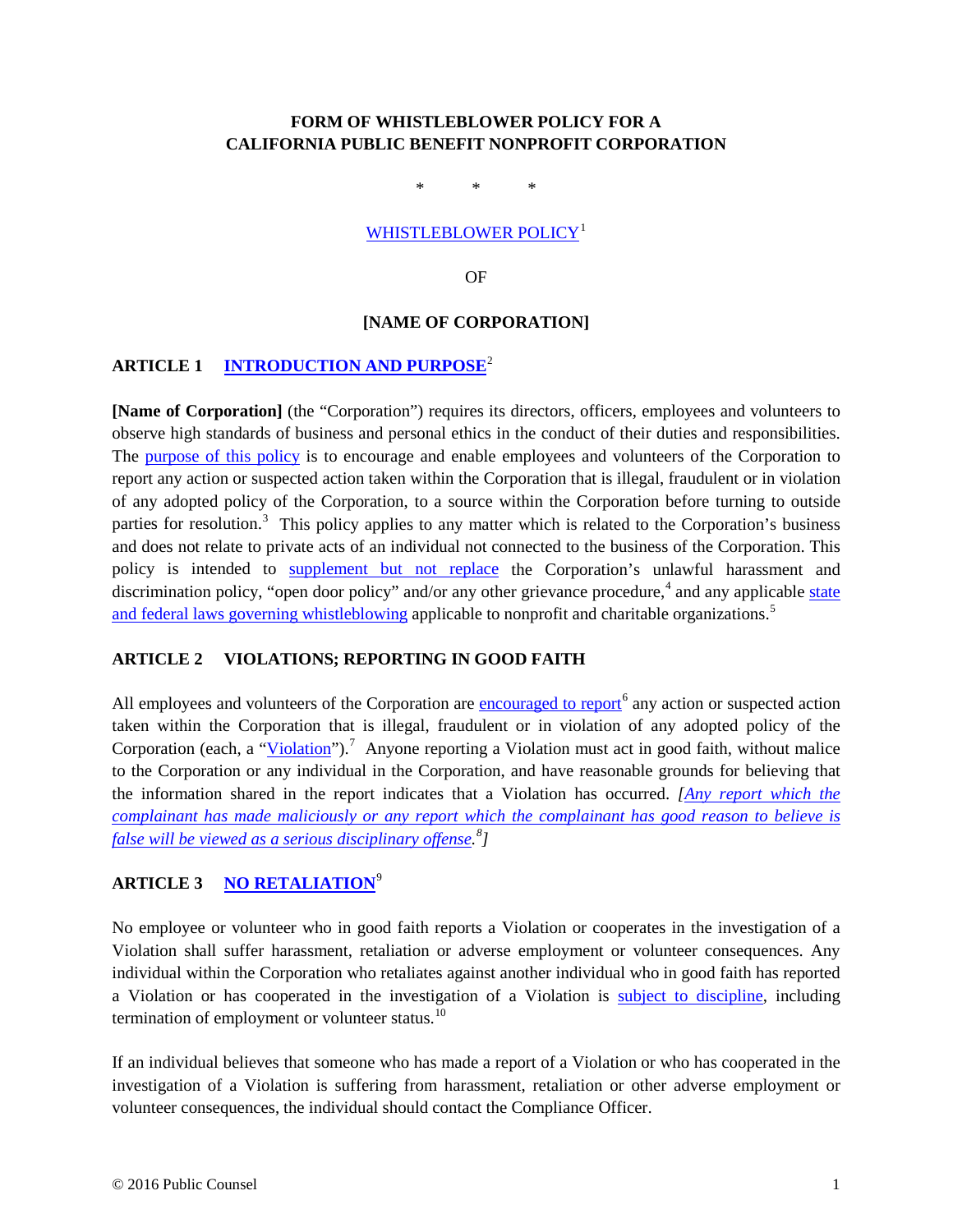<span id="page-2-0"></span>Any individual who reasonably believes he or she has been retaliated against in violation of this policy shall follow the same procedures as for filing a complaint (outlined in Article 4 below).

# **ARTICLE 4 [REPORTING PROCESS](#page-7-1)**[11](#page-5-5)

<span id="page-2-1"></span>If an individual reasonably believes that a Violation has occurred, the individual is encouraged to share his or her questions, concerns, suggestions or complaints with [any person within the Corporation](#page-7-2) who [may be able to address them properly.](#page-7-2)<sup>[12](#page-5-6)</sup>

<span id="page-2-2"></span>In most cases, the direct supervisor of an individual is the person best suited to address a concern. However, if an individual is not comfortable speaking with his or her supervisor or if he or she is not satisfied with the supervisor's response, the individual is encouraged to speak directly to the Compliance Officer, *[insert name of designated board member, i.e., the Chairperson of the Board, or other designated outside party to whom a report may be made]* or [anyone in management he or she](#page-7-3) feels [comfortable approaching.](#page-7-3)<sup>[13](#page-5-7)</sup>

# <span id="page-2-3"></span>**ARTICLE 5 [CONFIDENTIALITY](#page-7-4)**[14](#page-5-8)

<span id="page-2-5"></span><span id="page-2-4"></span>The Corporation encourages anyone reporting a Violation to identify himself or herself when making a report in order to facilitate the investigation of the Violation. However, reports may be submitted on a confidential basis by the complainant or may be submitted anonymously by *[insert procedure for reporting [anonymous Violations,](#page-7-5) e.g., filling out a reporting form and depositing the form in a*  designated drop box].<sup>15</sup> Reports of Violations or suspected Violations will be kept confidential to the [extent possible,](#page-7-6) consistent with the need to conduct an adequate investigation, to comply with all applicable laws, and to cooperate with law enforcement authorities.<sup>16</sup> Furthermore, the Corporation will explore anonymous allegations to the extent possible, but will weigh the prudence of continuing such investigations against the likelihood of confirming the alleged facts or circumstances from attributable sources.

# **ARTICLE 6 COMPLIANCE OFFICER; HANDLING REPORTED VIOLATIONS**

The supervisor, manager or board member who receives a report of a Violation from the complainant is required to notify the Compliance Officer of that report, except as provided below with respect to a report relating to the Compliance Officer. The Compliance Officer will notify the complainant and acknowledge receipt of a report of Violation within *[five to ten]* business days, but only to the extent that the complainant's identity is disclosed or a return address is provided.

<span id="page-2-8"></span><span id="page-2-7"></span><span id="page-2-6"></span>The Compliance Officer, or his or her designee, is responsible for promptly investigating all reported Violations and for causing [appropriate corrective action](#page-7-7)<sup>[17](#page-5-11)</sup> to be taken if warranted by the investigation. The complainant will be notified about what actions will be taken, to the extent reasonably possible and consistent with any privacy or confidentiality limitations. [If no further action or investigation is to follow,](#page-8-0)  [an explanation for the decision will be given to the complainant.](#page-8-0) [18](#page-5-12) *[\[Insert any additional review](#page-8-1)  [procedures.](#page-8-1) [19](#page-5-5)]*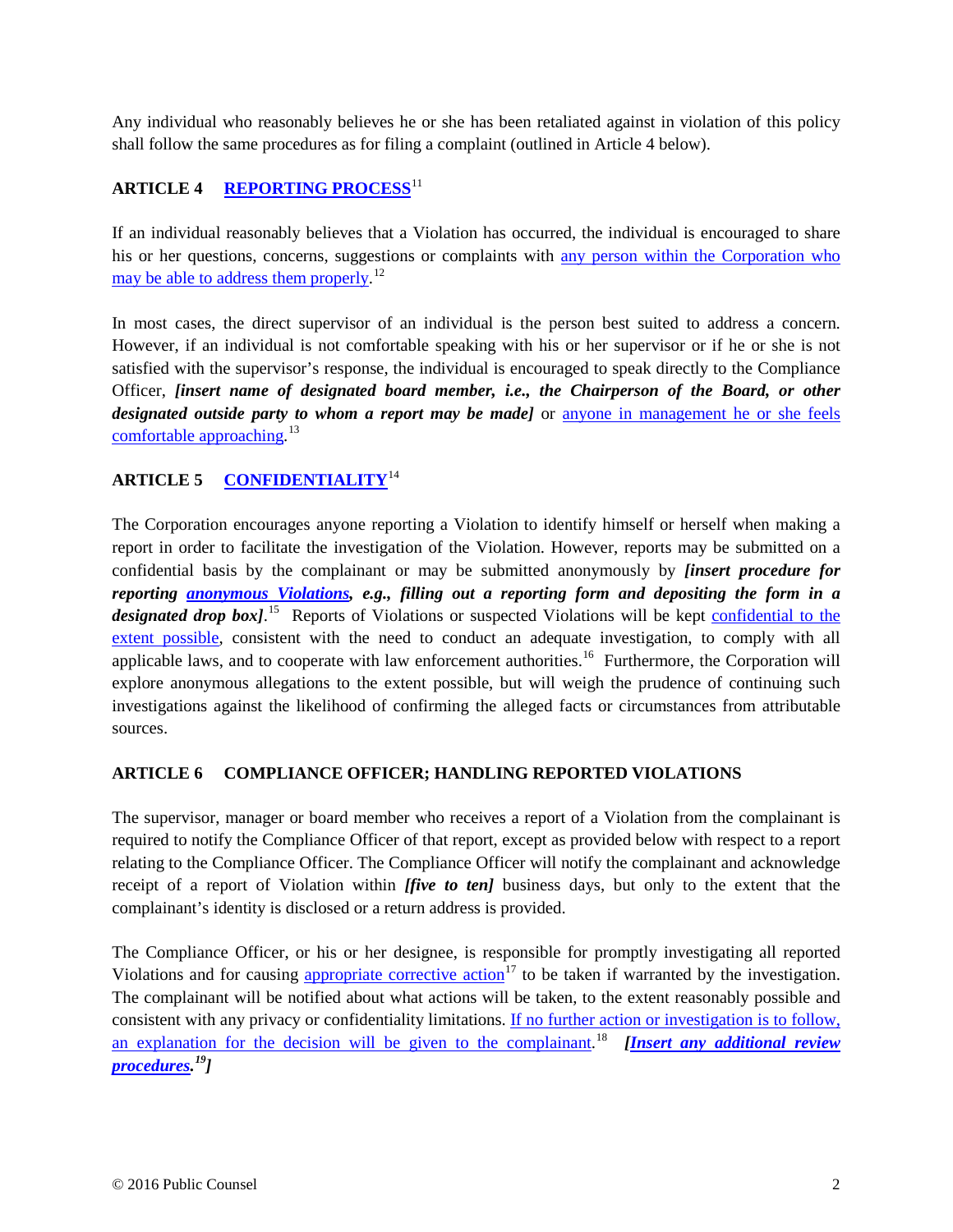In the event the Compliance Officer is suspected of having committed a Violation, then the Violation will be reported to *[insert designated officer, e.g., the Chief Financial Officer]* and the Violation will be investigated by **[designated officer]** under close supervision of the Board of Directors.

Compliance Officer: **[Name and contact information]**

# **ARTICLE 7 ACCOUNTING AND AUDITING MATTERS; REPORTS**

<span id="page-3-2"></span>The *[insert designated body responsible for addressing any accounting or auditing matters, e.g., the executive committee, the [audit committee,](#page-8-2) etc.]* is responsible for addressing all reported concerns or complaints of Violations relating to corporate accounting practices, internal controls or auditing. Therefore, the Compliance Officer must immediately notify the **[designated body]** of any such concern or complaint.<sup>[20](#page-6-1)</sup>

<span id="page-3-1"></span>In addition, the Compliance Officer will advise the *[Executive Director/Board President]* and/or the **[designated body]** of any other reported Violations, the current status of the investigation, and the outcome or corrective action taken at the conclusion of the investigation.

<span id="page-3-3"></span>\* \* \* [Adopted by the Board of Directors](#page-8-3) at its Meeting on \_\_\_\_\_\_\_\_\_\_\_\_\_\_\_\_\_\_\_\_\_.<sup>[21](#page-6-2)</sup>

My signature below indicates my receipt and understanding of this policy. I also verify that I have been provided with the opportunity to ask questions about the policy.

\* \* \*

\_\_\_\_\_\_\_\_\_\_\_\_\_\_\_\_\_\_\_\_\_\_\_\_\_\_\_\_\_\_\_\_\_\_\_\_\_\_\_\_\_\_\_\_\_\_ Date: \_\_\_\_\_\_\_\_\_\_\_\_\_\_\_\_\_

<span id="page-3-0"></span>Name: \_\_\_\_\_\_\_\_\_\_\_\_\_\_\_\_\_\_\_\_\_\_\_\_\_\_\_\_\_\_\_\_\_\_\_\_\_\_\_

*Important Note:* **In creating a whistleblower policy, it is very important that a nonprofit corporation institute procedures that the corporation is likely to be able to comply with consistently in the long term. Therefore, each user of this form should think through every provision carefully, and should not include any provisions that will be too burdensome for the corporation to follow under its circumstances.** Although the first step −

 $\overline{a}$ [«](#page-1-0) <sup>1</sup> **HOW TO USE THIS FORM:** This sample whistleblower policy has been developed for use by small and midsized California public benefit nonprofit corporations for educational purposes only. The endnotes discuss the applicable law, recommended practices, and why we have included certain language. **Bold** and *bold italicized*  bracketed text in this form indicates where the user is required to insert language or make a choice among different options to replace the bracketed terms.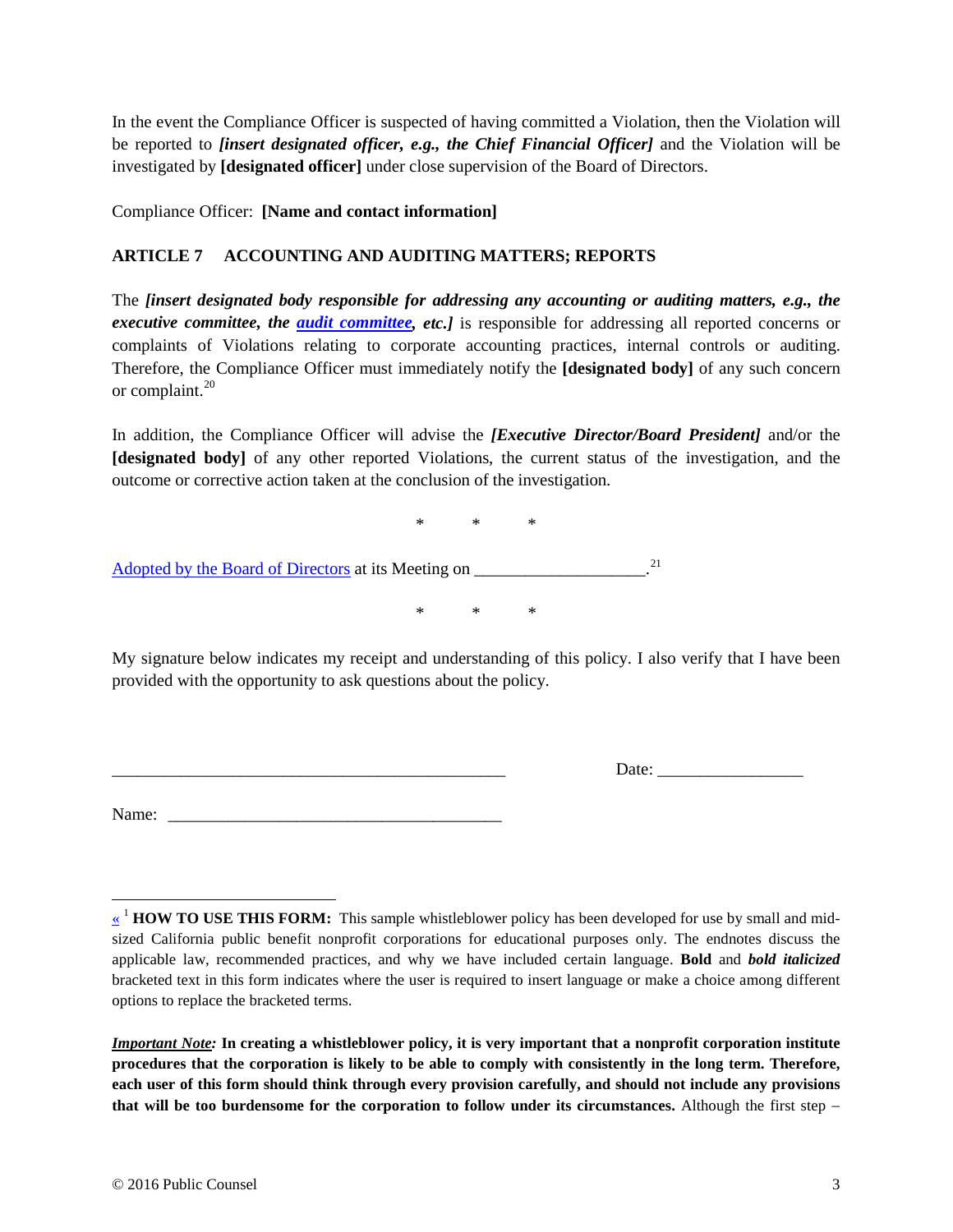<span id="page-4-10"></span>creating an environment where a whistleblower will report problems that exist − is the crucial one, to be fully effective a whistleblower policy must be consistently applied, claims investigated and evaluated, and proper enforcement action taken when necessary.

<span id="page-4-5"></span>**Why adopt a Whistleblower Policy?** Since 2009, nonprofit tax-exempt §501(c)(3) organizations that are required to file the IRS annual informational tax return called the Form 990 have been asked whether the organization became aware during the year of a material diversion of its assets (see Note [20\)](#page-3-1) and whether the organization has adopted a written whistleblower policy (IRS Form 990, Part VI, Lines 5 and 13, respectively, available at *[www.irs.gov/pub/irs-pdf/f990.pdf#page=6](http://www.irs.gov/pub/irs-pdf/f990.pdf#page=6)*).

<span id="page-4-7"></span><span id="page-4-6"></span>While nonprofit organizations are not required by the IRS to adopt a whistleblower policy in order to maintain taxexempt status, the IRS has signaled with the Form 990 that having such a policy is encouraged as a good governance practice. The IRS commentary on the Form 990 stated that the IRS "believes that a well-governed charity is more likely to obey the tax laws, safeguard charitable assets and serve charitable purposes than one with poor or lax governance." The commentary also stated that the IRS "encourages the board of directors to adopt an effective policy for handling employee complaints and to establish procedures for employees to report in confidence any suspected financial impropriety or misuse of the charity's resources." The adoption of a whistleblower policy is thus recommended for all nonprofit organizations in order to protect the nonprofit from monetary losses, employee fraud and damage to its reputation, and to demonstrate to the IRS that the organization is committed to good governance and accountability practices.

<span id="page-4-8"></span>Moreover, legislation such as the Sarbanes-Oxley Act of 2002 ("SOX"), California's Nonprofit Integrity Act of 2004, and proposed legislation in other states suggest that nonprofit organizations should consider "best practice" governance policies and mechanisms similar to the provisions of SOX, as doing so may prepare them for future legislative requirements.

<span id="page-4-3"></span><span id="page-4-0"></span> $\frac{\alpha}{\alpha}$ <sup>2</sup> This sample policy covers the following key areas: a clear definition of individuals covered by the policy, responsibility for reporting violations, applicable areas of complaints and those responsible for addressing them, the prevention of retaliation against whistleblowers, the process of reporting violations, confidentiality, the compliance officer's duties, procedures for acknowledging reported violations and the involvement of the audit committee, if applicable, in complaints involving internal controls and auditing.

**Form 990**: The Form 990 instructions state that a whistleblower policy should serve three purposes: (1) it should encourage staff and volunteers to come forward with credible information regarding illegal practices or violations of adopted policies of the organization; (2) the policy should explicitly state that the organization will protect the individual from retaliation for coming forward with the information; and (3) it should identify those staff, board members or outside parties to whom such information can be reported (IRS Form 990 instructions, available at *[www.irs.gov/pub/irs-pdf/i990.pdf#page=20](http://www.irs.gov/pub/irs-pdf/i990.pdf#page=20)*). Thus, the corporation must adopt a policy that meets at least these three purposes in order to answer "yes" to Section VI, Line 13 of the Form 990.

<span id="page-4-9"></span><span id="page-4-4"></span><span id="page-4-2"></span><span id="page-4-1"></span> $\frac{1}{2}$  Whistleblowing can be defined in a number of ways. In its simplest form, whistleblowing involves the act of reporting wrongdoing within a corporation to internal or external parties. Internal whistleblowing entails reporting the information to a source within the corporation. External whistleblowing occurs when the whistleblower takes the information outside the corporation, such as to the media or regulators. Establishment of a clear and specific definition of whistleblowing itself should be a fundamental component of every whistleblower policy.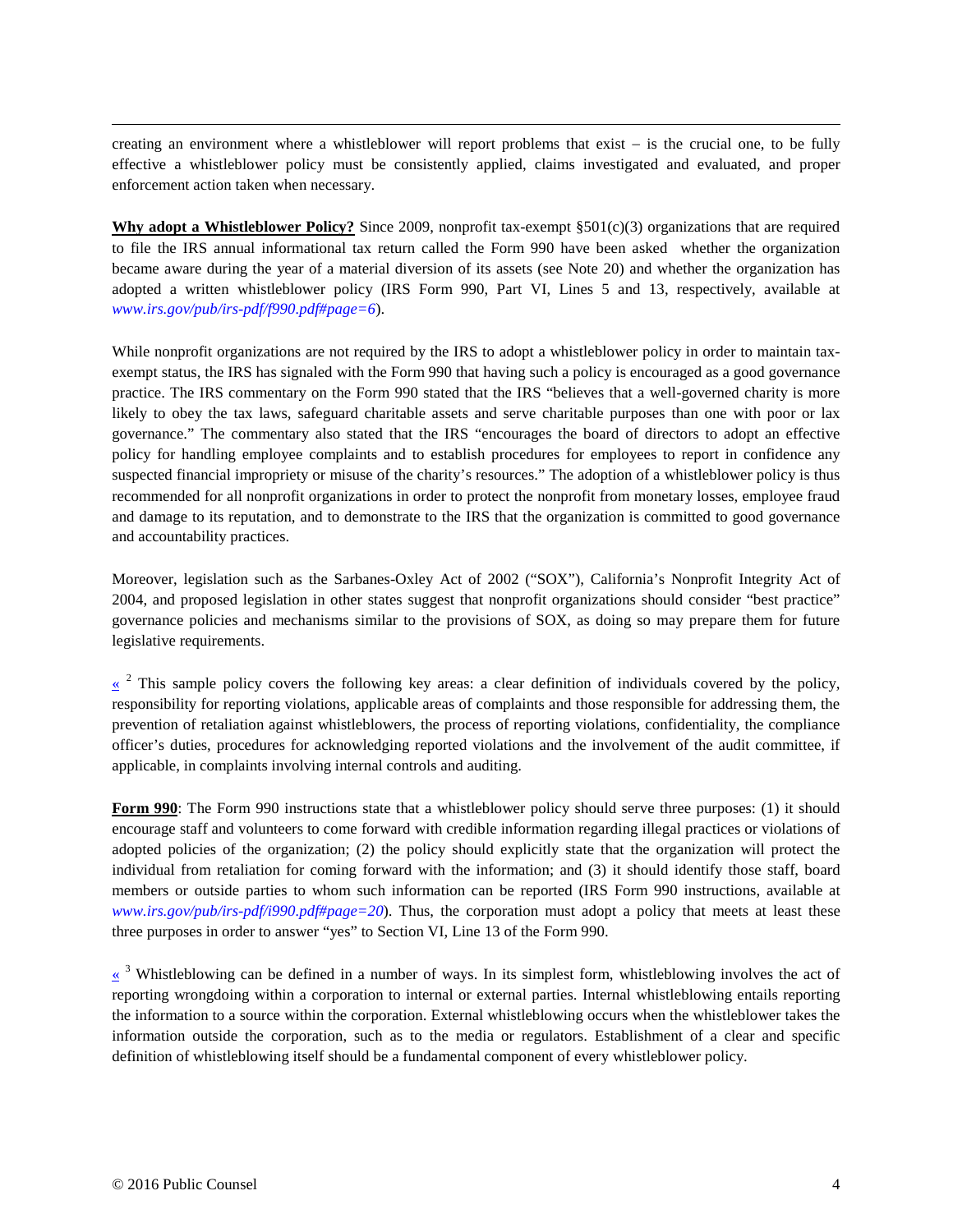<span id="page-5-0"></span>**Form 990:** To meet the Form 990 definition of a whistleblower policy, the policy must encourage staff and volunteers to come forward with credible information regarding illegal practices or violations of adopted policies of the corporation.

<span id="page-5-12"></span><span id="page-5-1"></span> $\frac{4}{x}$  The corporation should take care to create a whistleblower policy that is consistent with any existing policies of the corporation, especially those that deal with employees and volunteers.

<span id="page-5-5"></span><span id="page-5-2"></span>[«](#page-1-4) <sup>5</sup> See Note [9](#page-1-5) for a description of the federal and state whistleblower protection laws that apply to California nonprofit corporations.

 $\frac{\kappa}{\kappa}$ <sup>6</sup> As mentioned in Note [3,](#page-1-7) to meet the Form 990 definition of a whistleblower policy, the policy must encourage employees and volunteers to report credible information regarding illegal practices or violations of adopted policies of the corporation. Though not specifically addressed in this policy, directors and board officers owe fiduciary duties to the corporation and to the general public that go beyond simply disclosing such activity. These duties require directors and board officers to ensure that adequate procedures and mechanisms are instituted to help prevent and correct such activity. For that reason, it is important that the whistleblower policy provide for reporting of any concerns or complaints and their resolution to the board (see Article 6).

<span id="page-5-7"></span><span id="page-5-6"></span><span id="page-5-3"></span> $\alpha$ <sup>7</sup> Examples of activities covered by this whistleblower policy include violations of federal, state, or local law, violation of the corporation's policies, falsification of records, misappropriation or misuse of funds, improper or undocumented financial transactions, and other fraudulent financial matters, among others. Users of this form may wish to include a few illustrative examples of activities or behavior that should be reported under this policy. Such a provision could read as follows:

*"The following are examples of Violations that should be reported:*

- *(a) Stealing or misappropriation of the Corporation's funds, supplies or other assets.*
- *(b) Fraud or deliberate error in the preparation, evaluation, review, or audit of any financial statement or accounting records of the Corporation.*
- <span id="page-5-8"></span>*(c) Deviation from full and fair reporting of the Corporation's financial condition.*
- *(d) Deficiencies in or non-compliance with the Corporation's internal accounting controls.*
- *(e) Authorizing or receiving compensation for goods not received or services not performed.*
- *(f) Authorizing or receiving compensation for hours not worked, or failing to account for un-worked (but paid) hours as vacation, sick leave or other paid time off.*
- *(g) Pursuit of a benefit or advantage in violation of the Corporation's conflict of interest policy.*
- *(h) Unauthorized alteration or manipulation of the Corporation's documents or computer files in violation of the Corporation's records management and retention policy."*

<span id="page-5-10"></span><span id="page-5-9"></span>For purposes of clarity, activities of individuals unconnected to the business of the corporation are not covered by this policy; for example, if an employee shoplifts or a volunteer who is employed by another business engages in a fraudulent practice in performing his duties at that place of employment, those illegal activities would not be covered by this policy.

<span id="page-5-11"></span><span id="page-5-4"></span> $\frac{1}{2}$  <sup>8</sup> The corporation should consider whether to include this sentence given the unintended dampening effect it may have on an individual's willingness to report a suspected violation. Regardless of whether the sentence is included, however, the protection against retaliation is only triggered when an individual reports a suspected violation based upon a reasonable belief (see Note [9\)](#page-1-5).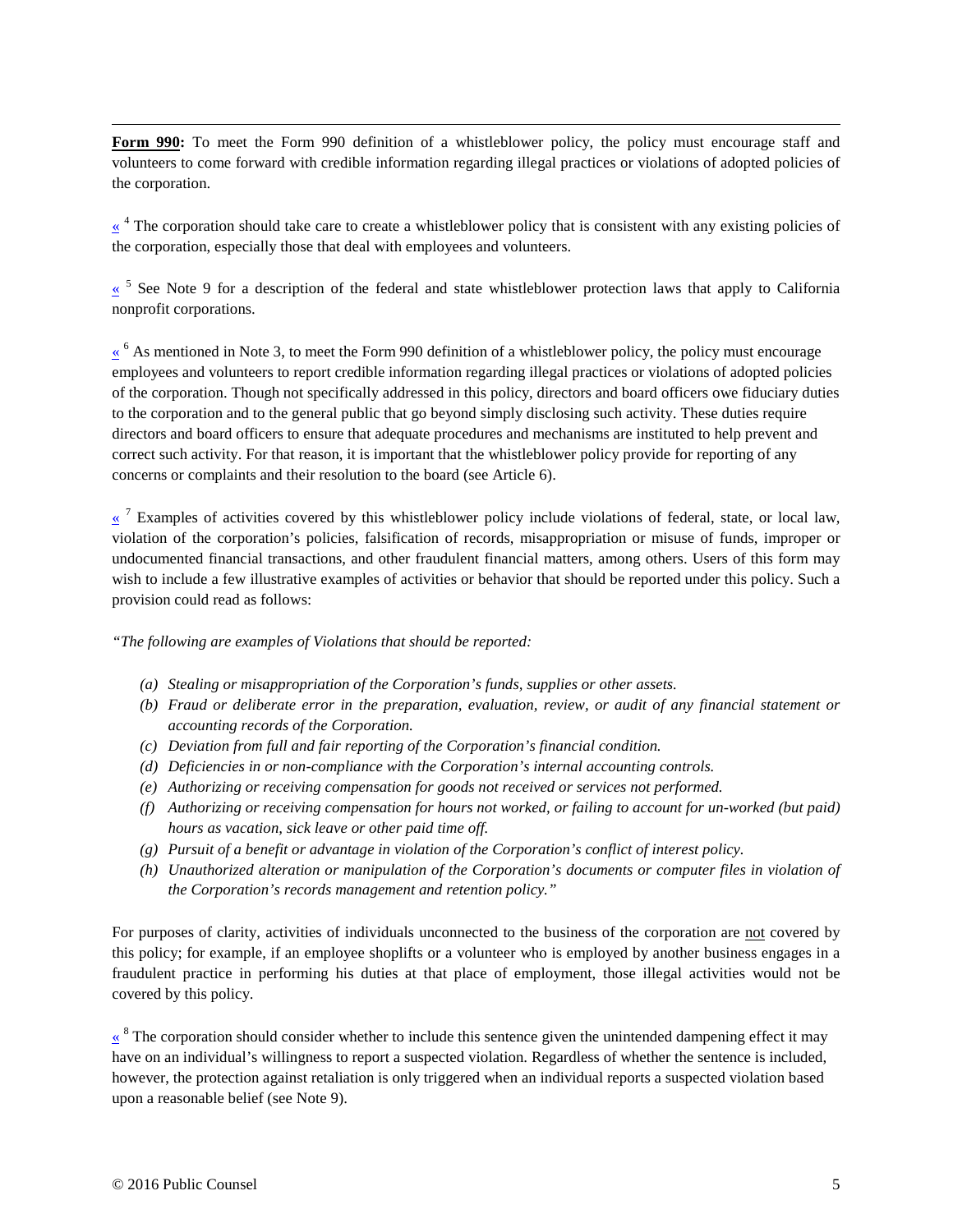<span id="page-6-2"></span><span id="page-6-0"></span> $\frac{\alpha}{\alpha}$ <sup>9</sup> The corporation must ensure that no punishment – including firing, demotion, suspension, harassment, failure to consider the individual for promotion, or any other kind of discrimination – is inflicted on an individual who, in good faith, reports a violation or cooperates in the investigation of a reported violation. A *reasonable belief* or suspicion that a violation exists is enough to create a protected status for the whistleblower even if his or her claims are ultimately determined to be unfounded.

Case law interpreting the validity of whistleblowing and retaliation claims under various whistleblowing statutes indicates that courts typically require both a subjective and objective component of the reasonable belief standard. The subjective component requires that the complainant or whistleblower make the allegations in good faith (i.e., actual belief that a violation has taken place). The objective component requires that a "reasonable person" would have believed the reported conduct violated the relevant statute. However, in a recent decision the Ninth Circuit held that a complainant's subjective belief that the possibility of a violation should be *investigated* - rather than a belief that a violation actually occurred - is sufficient to meet the subjective belief standard of the statute. [*Van Asdale v. International Game Technology,*577 F.3d 989 (9<sup>th</sup> Cir. 2009))] Though this decision interprets a statute not applicable to nonprofit corporations, the decision does provide additional guidance regarding the court's viewpoint on the implementation of a whistleblower policy.

**Form 990:** To meet the Form 990 definition of a whistleblower policy, the policy must explicitly state that the corporation will protect an individual from retaliation for coming forward with credible information regarding illegal practices or violations or adopted policies of the corporation.

<span id="page-6-1"></span>**Sarbanes-Oxley Act:** The sweeping federal corporate governance reform known as Sarbanes-Oxley (SOX) generally does not apply to tax-exempt corporations. However, two major SOX provisions do apply to tax-exempt corporations: rules dealing with the destruction of documents and records, and the prohibition of retaliation against whistleblowers. Specifically, SOX section 1107 prohibits a corporation from retaliating against any whistleblower who provides truthful information to a law enforcement officer regarding the commission, or possible commission, of any federal offense. [*18 U.S.C. § 1513(e)*] Note that this prohibition on retaliation, which includes actions interfering with a person's lawful employment or livelihood, extends beyond employees to include external parties, such as independent contractors. For example, if an independent contractor were to report a violation, the corporation would not be allowed to speak ill of him or her to others as retaliation. Finally, civil and criminal sanctions may be imposed on a corporation and any individual within the corporation who is responsible for the retaliatory action.

**California Law:** Under California Labor Code section 1102.5, the corporation may not prevent an employee from disclosing information to a government agency or law enforcement agency, a person with authority over the employee, or to another employee who has authority to investigate, discover, or correct the violation or noncompliance when the employee has reasonable cause to believe the information discloses a violation of a state or federal statute, or a violation or noncompliance with a state or federal rule or regulation. Furthermore, the corporation may not retaliate against an employee for making such a disclosure or for refusing to participate in an activity that would result in a violation of state or federal statute, or violation or noncompliance with a state or federal rule or regulation. A corporation may also not retaliate against an employee because the employee is a family member of a person who has, or is perceived to have, engaged in any act protected by section 1102.5 of the California Labor Code. Civil and criminal sanctions may be imposed on a corporation and any individual within the corporation who is responsible for the retaliatory action.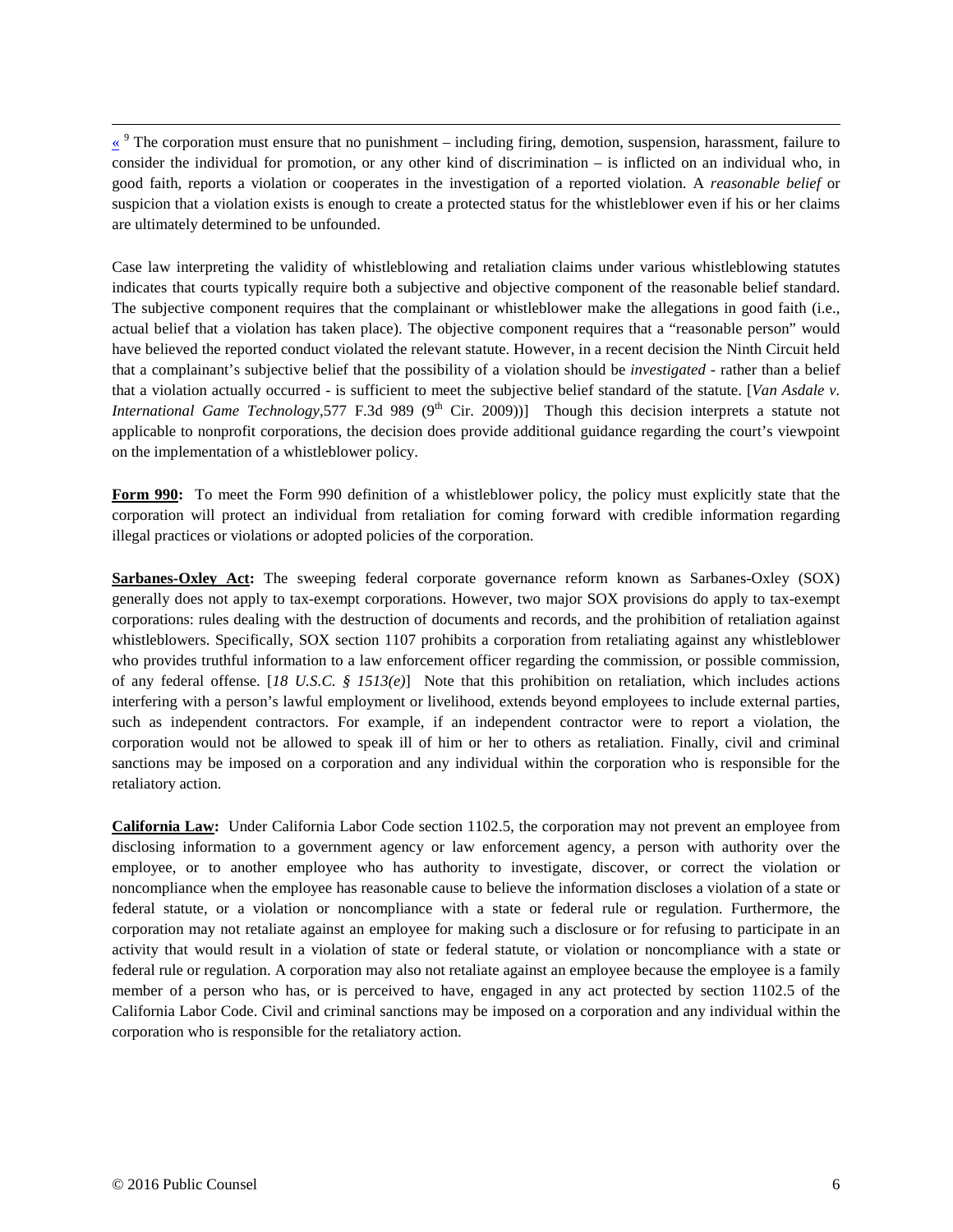The law also requires that all employers display a posting describing employees' rights and responsibilities under the whistleblower laws. The California Division of Labor Standards Enforcement has made a sample posting available on its website at *[www.dir.ca.gov/dlse/WhistleblowersNotice.pdf](http://www.dir.ca.gov/dlse/WhistleblowersNotice.pdf)*.

<span id="page-7-1"></span><span id="page-7-0"></span> $\ll$ <sup>10</sup> The corporation can protect itself against claims of retaliation by educating supervisors and board members on whistleblower protections, quickly taking disciplinary action against any individual who engages in retaliation, and maintaining well-documented personnel files, including thorough records of any disciplinary actions.

 $\frac{1}{x}$  A whistleblower policy must address the process individuals should follow in filing their claims. This reporting process should be widely publicized throughout the corporation. For example, a corporation could incorporate the process within existing human resource communication policies. Employees could be informed through employee handbooks. Training could be provided internally during the human resources orientation process or by an outside party. Information can be posted throughout the corporation and on its website.

<span id="page-7-2"></span> $\frac{\alpha}{\alpha}$ <sup>12</sup> Corporations may require whistleblowers to direct their claims to a certain person, such as a compliance officer, or, alternatively, to follow a ladder of reporting until they reach the top of management. The latter helps ensure that the individual addresses the claim with a supervisor before heading straight to the CEO or an external party. Specific reporting mechanisms within the process could include telephone or email hotlines, websites or suggestion boxes. For a sample reporting form, see **Appendix A**.

<span id="page-7-3"></span> $\frac{13}{13}$  While employees should feel comfortable raising concerns directly with their supervisors, many employees are reluctant to do so for fear of retaliation, especially where their concerns pertain to violations by their supervisors. Thus, the whistleblower policy should provide several options for employees to raise concerns, including an option of reporting a violation anonymously.

<span id="page-7-4"></span>**Form 990:** To meet the Form 990 definition of a whistleblower policy, the policy must identify those staff, board members, or outside parties to whom credible information regarding illegal practices or violations or adopted policies of the corporation can be reported.

 $\frac{1}{4}$  Protecting whistleblowers' confidentiality is an important part of any whistleblower policy. Confidentiality is of great concern because the goal is to create an atmosphere where individuals will feel comfortable submitting their names with claims to allow for further information gathering and investigation. Allowing individuals to file anonymous claims may increase the possibility of claims actually being reported; however, it may also increase the possibility of false claims being filed.

<span id="page-7-5"></span> $\frac{\alpha}{\alpha}$ <sup>15</sup> The corporation should consider establishing anonymous voicemail and anonymous email or secure suggestion drop boxes to facilitate the anonymous complaint process. For a sample reporting form that allows for anonymous complaints, see **Appendix A.**

<span id="page-7-6"></span> $\frac{16}{16}$  For purposes of clarity and full disclosure, users of this form may wish to list specific circumstances under which confidentiality will not be maintained. Such instances would include, for example, when the whistleblower agrees to be identified or otherwise self-discloses his or her identity, or when the person accused of committing a violation is entitled to the information as a matter of legal right in disciplinary proceedings.

<span id="page-7-7"></span> $\frac{17}{17}$  Effective enforcement has the potential not only to significantly reduce fraudulent activity but also to send a signal to both internal and external constituencies that the corporation exercises good corporate governance. Just as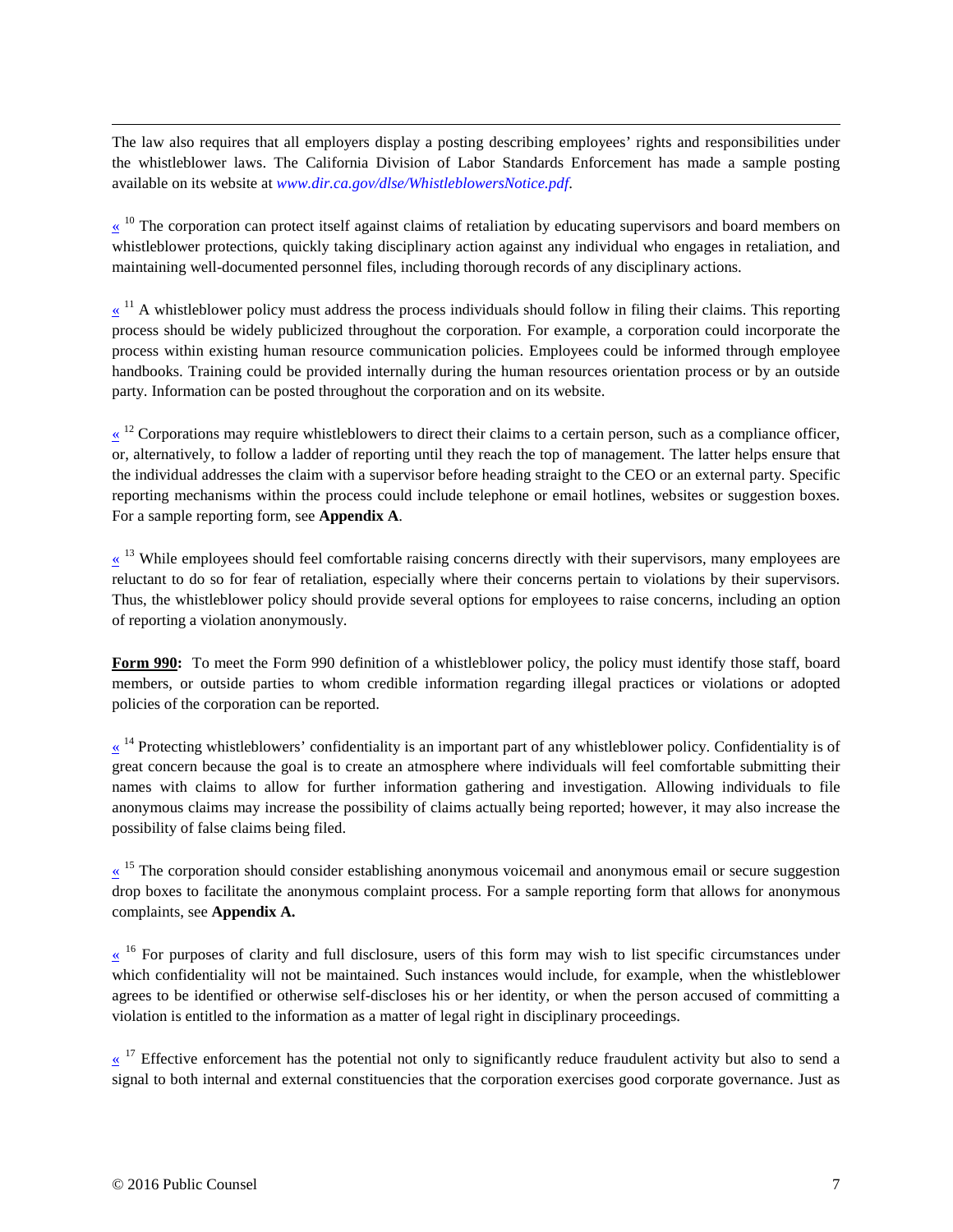<span id="page-8-0"></span>for-profit corporations must answer to shareholders, nonprofit corporations must answer to the California Attorney General regarding the stewardship of resources (see Not[e 20\)](#page-3-1).

 $\frac{\alpha}{n}$ <sup>18</sup> Open communication is essential when informing whistleblowers about the outcome of an investigation. The corporation should avoid attempting to disclose as little as possible, because doing so may cause the whistleblower to escalate the complaint outside of the corporation. Instead, there should be communication with the complainant, full explanation of the corporation's response, and reiteration of its policy of zero tolerance for retaliation.

<span id="page-8-1"></span> $\frac{19}{19}$  The policy should explain how the claims will be investigated once received and whether the whistleblower should expect to receive any feedback. Additional complaint review procedures to be followed by the compliance officer that may be inserted into this Article if relevant to the corporation include: (1) documenting every reported violation, (2) working with legal counsel to decide whether the problem requires review by the compliance officer or should be directed to another department such as Human Resources, (3) keeping the board of directors and the audit committee, if applicable, informed of the progress of the investigation, (4) interviewing individuals, (5) requesting and reviewing all relevant documents of the corporation, and/or requesting that an auditor or counsel investigate the complaint, and (6) preparing a written record of the reported violation and its disposition to be retained for such period of time as the board of directors may determine (see Note [20](#page-3-1) for reporting requirements when a violation involves the misuse of funds). For a rudimentary sample complaint review policy, see Appendix B. Regardless of the specific mechanisms selected, there should be a process for communicating with complainants, receiving information, and addressing identified concerns.

<span id="page-8-2"></span> $\frac{1}{x}$ <sup>20</sup> The corporation should ensure that the duties and responsibilities outlined in this provision are consistent with any existing committee charters.

**Audit Committee/Nonprofit Integrity Act:** California's Nonprofit Integrity Act requires nonprofit corporations with annual revenues of \$2 million or more – exclusive of government contracts – to have an audit committee and conduct an audit. If, however, a corporation does not meet this threshold and does not have an audit committee, the policy can designate the board of directors or the executive committee or other applicable committee as the party responsible for addressing any accounting or auditing matters. For more information about the Nonprofit Integrity Act, please refer to the California Attorney General's website, at *<http://ag.ca.gov/charities.php>*.

**Reporting Embezzlement/Theft on the Form 990:** Part VI, Line 5 of the Form 990 (*[www.irs.gov/pub/irs](http://www.irs.gov/pub/irs-pdf/f990.pdf#page=6)[pdf/f990.pdf#page=6](http://www.irs.gov/pub/irs-pdf/f990.pdf#page=6)*) asks whether the corporation became aware during the year of a material diversion of its assets, whether or not the diversion occurred during that year. If "yes," the corporation must explain the nature of the diversion, the amounts or property involved, the corrective actions taken to address the matter, and any other pertinent circumstances. The instructions define a diversion of assets as any unauthorized conversion or use of the corporation's assets other than for the corporation's authorized purposes, including but not limited to embezzlement or theft (Form 990 instructions, available at *[www.irs.gov/pub/irs-pdf/i990.pdf#page=21](http://www.irs.gov/pub/irs-pdf/i990.pdf#page=18)*).

<span id="page-8-3"></span>**Reporting Embezzlement/Theft on the California Attorney General Form RRF-1:** Part B, Line 2 of the Form RRF-1 (*http://oag.ca.gov/sites/all/files/agweb/pdfs/charities/charitable/rrf1\_form.pdf*) asks whether there was any theft, embezzlement, diversion or misuse of the corporation's charitable property or funds during the applicable reporting period. If "yes," the corporation must explain the nature of the diversion, the date and the amount of the loss, a description of the steps the corporation took to recover the loss, and a description of the procedures the corporation implemented to prevent a recurrence of the situation (Form RRF-1 instructions, available at *http://oag.ca.gov/sites/all/files/agweb/pdfs/charities/charitable/rrf1\_instructs\_05.pdf*).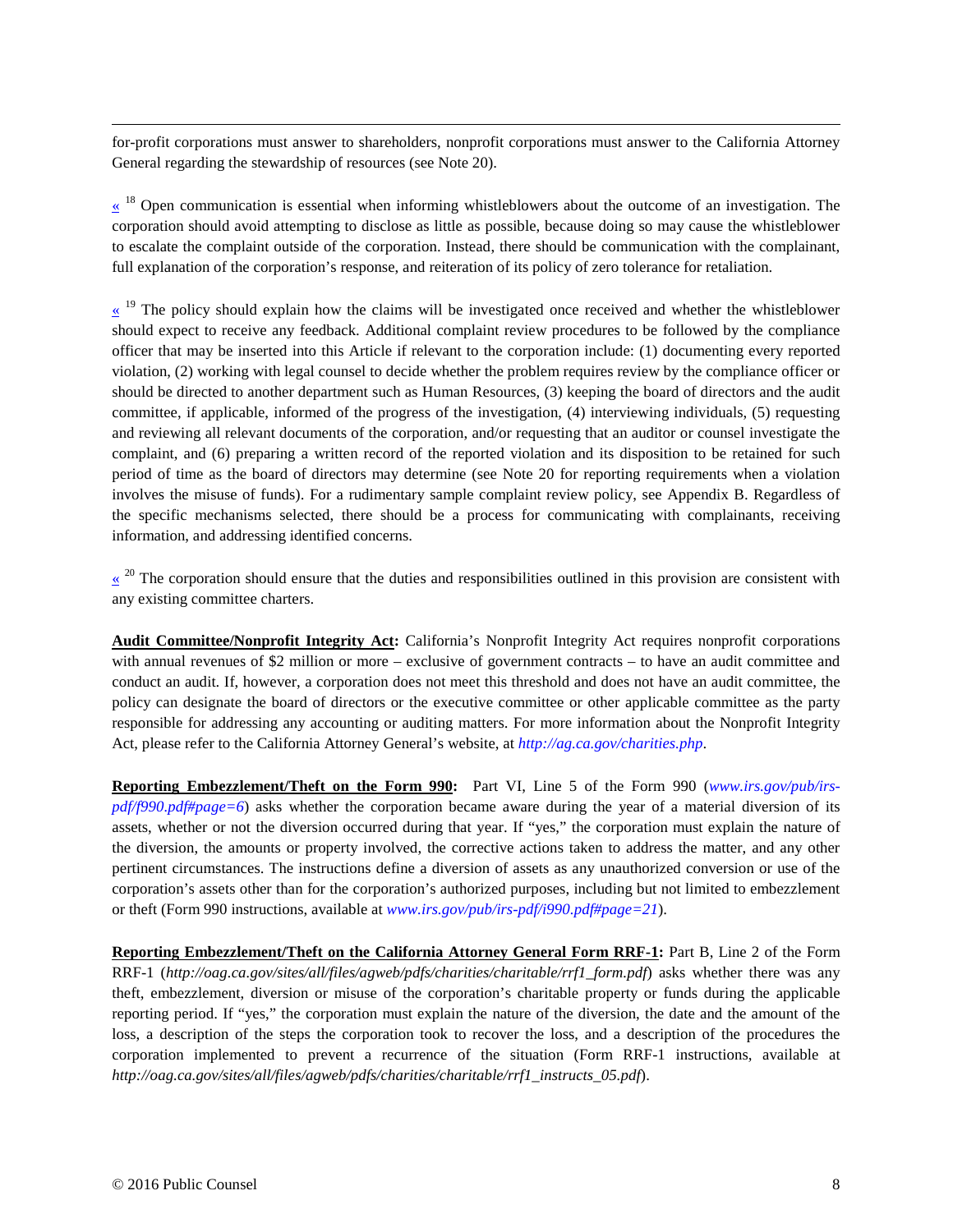$\overline{a}$  $\frac{\alpha}{\alpha}$ <sup>21</sup> The whistleblower policy may be drafted and implemented by management, but it should then be submitted to the audit committee, if applicable, or board of directors for approval. Upon approval of the policy, the corporation should develop implementation and enforcement mechanisms that are consistent with the policy and with any other policies and/or procedures already in place (e.g., an existing unlawful harassment and discrimination policy). The policy and these mechanisms should be periodically reviewed by the audit committee, if applicable, or the board of directors.

Below is sample board resolution language for approval of a whistleblower policy:

"WHEREAS, the Board believes it is the policy of the Corporation to be committed to ethical behavior, and to encourage directors, officers, employees and volunteers who reasonably believe that they are aware of any action or suspected action taken within the Corporation that is illegal, fraudulent or in violation of any adopted policy of the Corporation, to disclose any such violations without fear of retaliation, discrimination, or harassment; and

WHEREAS, the Board deems it appropriate and in the best interests of the Corporation to adopt a written Whistleblower Policy.

NOW, THEREFORE, BE IT RESOLVED, that the Board hereby approves the adoption of a Whistleblower Policy in the form previously presented to the Board and attached to this resolution."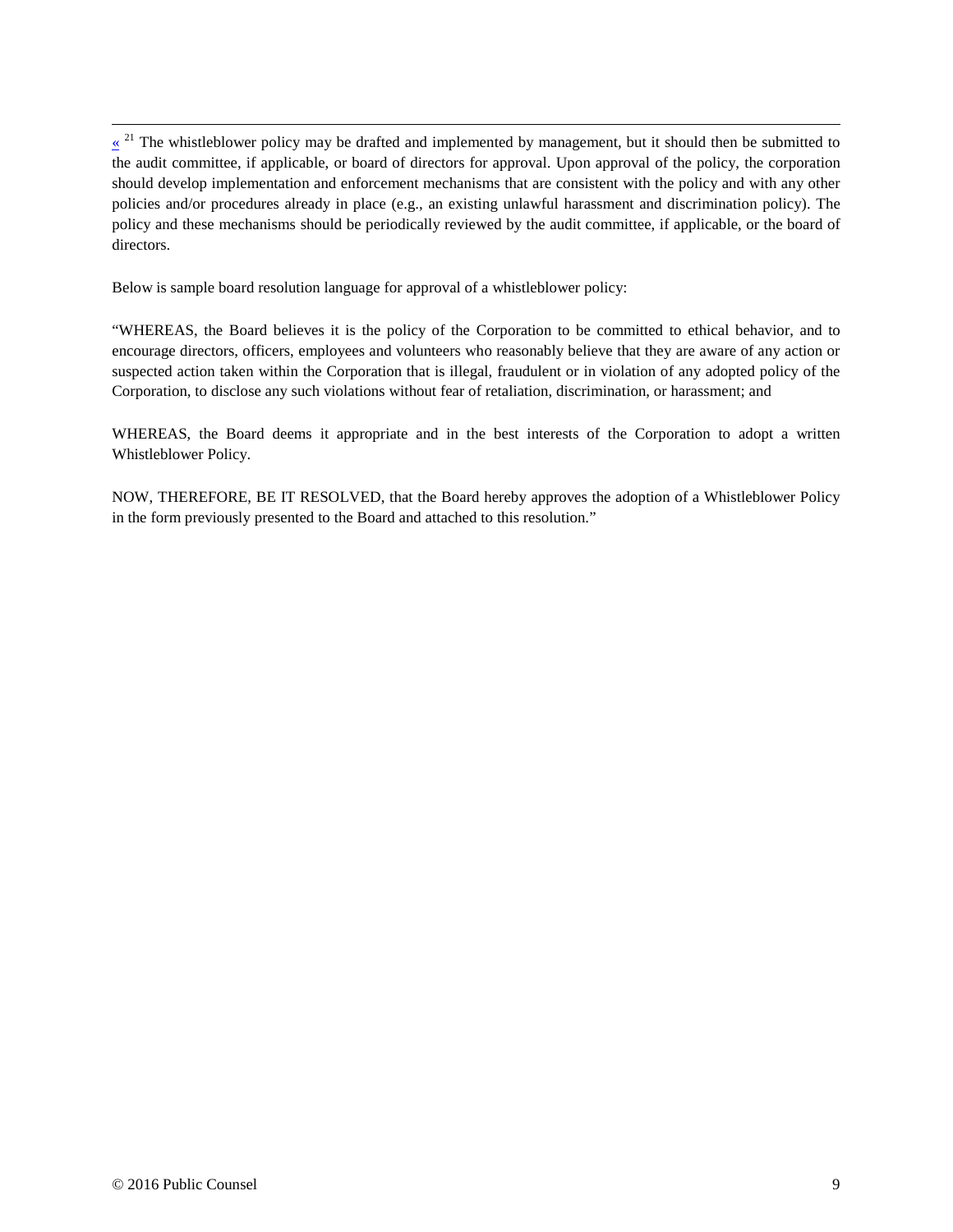#### **ADDITIONAL MATERIALS AND INFORMATION**

#### **Public Counsel**

 $\overline{a}$ 

- − Whistleblower Policy (text): *[www.publiccounsel.org/tools/assets/files/Form\\_WB\\_policy.doc](http://www.publiccounsel.org/tools/assets/files/Form_WB_policy.doc)*
- − Form 990 Resources
	- o Annotated Form 990: *[www.publiccounsel.org/tools/publications/files/annotated990.pdf](http://www.publiccounsel.org/tools/publications/files/annotated990.pdf)*
	- o Conflict of Interest Policy: *[www.publiccounsel.org/tools/publications/files/coi\\_policy.pdf](http://www.publiccounsel.org/tools/publications/files/coi_policy.pdf)*
	- o Records Management and Retention Policy: *[www.publiccounsel.org/tools/publications/files/records\\_policy.pdf](http://www.publiccounsel.org/tools/publications/files/records_policy.pdf)*
- − Annotated Form of Bylaws: *[www.publiccounsel.org/tools/publications/files/Annotated\\_Bylaws.pdf](http://www.publiccounsel.org/tools/publications/files/Annotated_Bylaws.pdf)*
- − Guide for the Voluntary Dissolution of a California Nonprofit Public Benefit Organization: http://www.publiccounsel.org/tools/publications/files/dissolution.pdf

#### **Internal Revenue Service**

- − Form 990 (including filing tips and other resources): *[www.irs.gov/charities/article/0,,id=201398,00.html](http://www.irs.gov/charities/article/0,,id=201398,00.html)*
- − Mini-courses About the New Form 990: *[www.irs.gov/charities/article/0,,id=166625,00.html](http://www.irs.gov/charities/article/0,,id=166625,00.html)*
- − Tax Information for Charities: *[www.irs.gov/charities](http://www.irs.gov/charities)*

#### **California Attorney General**

- − Guide to Charities: *<http://ag.ca.gov/charities/publications.php>*
- − Nonprofit Integrity Act FAQ: *<http://ag.ca.gov/charities/faq.php#nonprofit>*

#### **FREE LEGAL ASSISTANCE**

Public Counsel's Community Development Project provides free legal assistance to qualifying nonprofit organizations that share our mission of serving low-income communities and addressing issues of poverty within Los Angeles County. If your organization needs legal assistance, or to provide comments on this form, visit *[www.publiccounsel.org/practice\\_areas/community\\_development](http://www.publiccounsel.org/practice_areas/community_development)* or call (213) 385-2977, extension 200.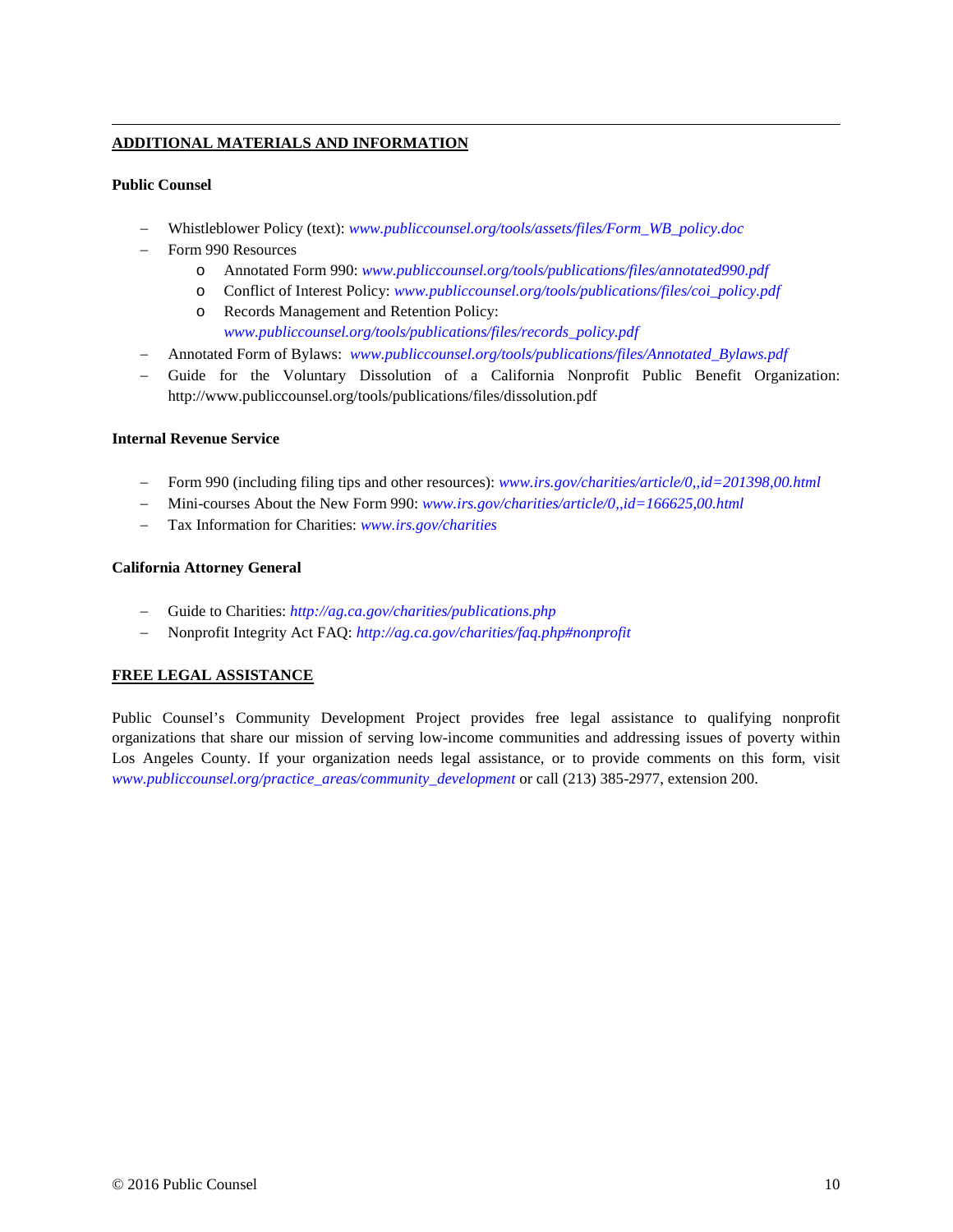## **FORM OF WHISTLEBLOWER POLICY FOR A CALIFORNIA PUBLIC BENEFIT NONPROFIT CORPORATION**

**\* \* \***

#### **APPENDIX A: WHISTLEBLOWER REPORTING FORM**

**\* \* \***

#### **[NAME OF CORPORATION] WHISTLEBLOWER REPORTING FORM**

The purpose of this form is to provide a mechanism to encourage reporting of any action or suspected action taken within **[Name of Corporation]** (the "Corporation) that is illegal, fraudulent, unethical or in violation of any adopted policy of the Corporation in a safe environment. Anyone reporting a violation must act in good faith, without malice to the Corporation or any individual, and have reasonable grounds for believing that a violation occurred. [*Any report that the complainant has made maliciously or any report that the complainant has good reason to believe is false will be viewed as a serious disciplinary offense.]*

#### **NO ONE WHO IN GOOD FAITH MAKES A REPORT OR COOPERATES IN THE INVESTIGATION OF A VIOLATION SHALL SUFFER HARASSMENT, RETALIATION, OR ADVERSE EMPLOYMENT CONSEQUENCES.**

 $\triangleright$  Is this the first time you are filing a report for the improper conduct?

\_\_\_\_ Yes

No, please state the date(s) or approximate date(s) of your previous report(s).

\_\_\_\_\_\_\_\_\_\_\_\_\_\_\_\_\_\_\_\_\_\_\_\_\_\_\_\_\_\_\_\_\_\_\_\_\_\_\_\_\_\_\_\_\_\_\_\_\_\_\_\_\_\_\_\_\_\_\_\_\_\_\_\_\_\_\_\_\_\_\_\_\_\_\_\_

\_\_\_\_\_\_\_\_\_\_\_\_\_\_\_\_\_\_\_\_\_\_\_\_\_\_\_\_\_\_\_\_\_\_\_\_\_\_\_\_\_\_\_\_\_\_\_\_\_\_\_\_\_\_\_\_\_\_\_\_\_\_\_\_\_\_\_\_\_\_\_\_\_\_\_\_

# **Name of Person Filing Report\***

\*You are not required to provide your name and may retain anonymity. If you choose to provide your name, it will remain confidential whenever possible. Providing your name may facilitate the investigation of the misconduct. Anyone filing an anonymous report will not be updated as to the progress of the investigation, but do understand that investigations are taken seriously and will be addressed. Making a complaint does not automatically shield you from consequences of your own involvement in unlawful or improper conduct. However, full and frank admissions may be considered in deciding disciplinary actions.

\_\_\_\_\_\_\_\_\_\_\_\_\_\_\_\_\_\_\_\_\_\_\_\_\_\_\_\_\_ \_\_\_\_\_\_\_\_\_\_\_\_\_\_\_\_\_\_\_\_\_\_\_

Name Date

# **Name of Person(s) Subject to this Complaint**

Name Relation/Position\*\*

*\*\*If this person is not an employee of the Corporation, please list his or her position or relationship to the Corporation (e.g., Board Member, Volunteer).*

\_\_\_\_\_\_\_\_\_\_\_\_\_\_\_\_\_\_\_\_\_\_\_\_\_\_\_\_\_ \_\_\_\_\_\_\_\_\_\_\_\_\_\_\_\_\_\_\_\_\_\_\_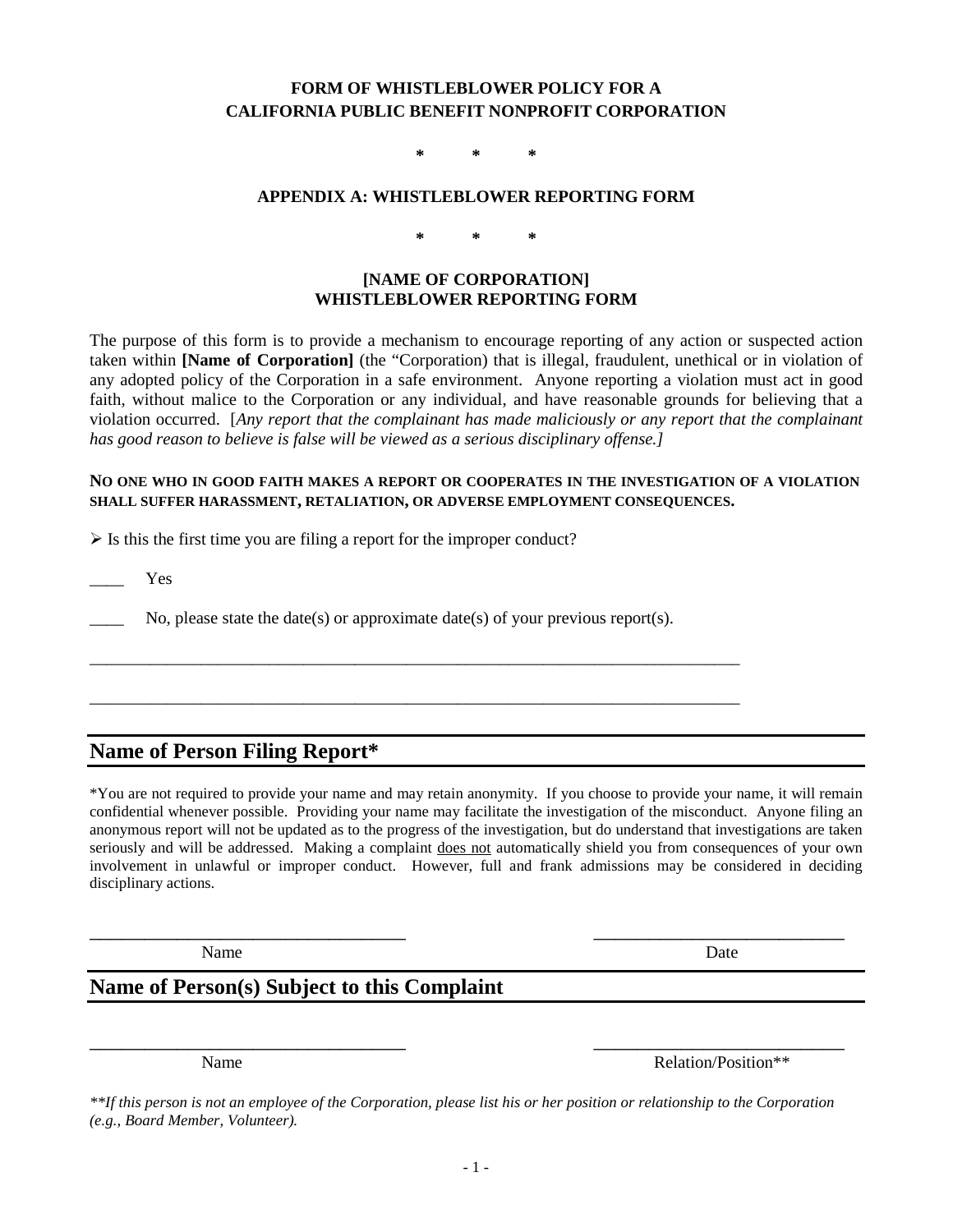# **Complaint Report**

Please include as much detail as possible to enable a thorough investigation of the matter. Please go beyond the question prompts and the lines provided if necessary to adequately describe the matter.

\_\_\_\_\_\_\_\_\_\_\_\_\_\_\_\_\_\_\_\_\_\_\_\_\_\_\_\_\_\_\_\_\_\_\_\_\_\_\_\_\_\_\_\_\_\_\_\_\_\_\_\_\_\_\_\_\_\_\_\_\_\_\_\_\_\_\_\_\_\_\_\_\_\_\_\_\_\_\_\_\_\_

\_\_\_\_\_\_\_\_\_\_\_\_\_\_\_\_\_\_\_\_\_\_\_\_\_\_\_\_\_\_\_\_\_\_\_\_\_\_\_\_\_\_\_\_\_\_\_\_\_\_\_\_\_\_\_\_\_\_\_\_\_\_\_\_\_\_\_\_\_\_\_\_\_\_\_\_\_\_\_\_\_\_

\_\_\_\_\_\_\_\_\_\_\_\_\_\_\_\_\_\_\_\_\_\_\_\_\_\_\_\_\_\_\_\_\_\_\_\_\_\_\_\_\_\_\_\_\_\_\_\_\_\_\_\_\_\_\_\_\_\_\_\_\_\_\_\_\_\_\_\_\_\_\_\_\_\_\_\_\_\_\_\_\_\_

\_\_\_\_\_\_\_\_\_\_\_\_\_\_\_\_\_\_\_\_\_\_\_\_\_\_\_\_\_\_\_\_\_\_\_\_\_\_\_\_\_\_\_\_\_\_\_\_\_\_\_\_\_\_\_\_\_\_\_\_\_\_\_\_\_\_\_\_\_\_\_\_\_\_\_\_\_\_\_\_\_\_

\_\_\_\_\_\_\_\_\_\_\_\_\_\_\_\_\_\_\_\_\_\_\_\_\_\_\_\_\_\_\_\_\_\_\_\_\_\_\_\_\_\_\_\_\_\_\_\_\_\_\_\_\_\_\_\_\_\_\_\_\_\_\_\_\_\_\_\_\_\_\_\_\_\_\_\_\_\_\_\_\_\_

\_\_\_\_\_\_\_\_\_\_\_\_\_\_\_\_\_\_\_\_\_\_\_\_\_\_\_\_\_\_\_\_\_\_\_\_\_\_\_\_\_\_\_\_\_\_\_\_\_\_\_\_\_\_\_\_\_\_\_\_\_\_\_\_\_\_\_\_\_\_\_\_\_\_\_\_\_\_\_\_\_\_

What act occurred and how do you believe it was fraudulent, illegal, or inappropriate? *If applicable* - please describe the nature of any injury or damage sustained.

When and where did the misconduct occur? (Please indicate if the actions were committed over a period of time)

What do you believe enabled the act(s) to occur? E.g.: a lack of controls, circumvention of controls, or collusion with other individuals? Are you aware of any motives for the misconduct?

\_\_\_\_\_\_\_\_\_\_\_\_\_\_\_\_\_\_\_\_\_\_\_\_\_\_\_\_\_\_\_\_\_\_\_\_\_\_\_\_\_\_\_\_\_\_\_\_\_\_\_\_\_\_\_\_\_\_\_\_\_\_\_\_\_\_\_\_\_\_\_\_\_\_\_\_\_\_\_\_\_\_

\_\_\_\_\_\_\_\_\_\_\_\_\_\_\_\_\_\_\_\_\_\_\_\_\_\_\_\_\_\_\_\_\_\_\_\_\_\_\_\_\_\_\_\_\_\_\_\_\_\_\_\_\_\_\_\_\_\_\_\_\_\_\_\_\_\_\_\_\_\_\_\_\_\_\_\_\_\_\_\_\_\_

\_\_\_\_\_\_\_\_\_\_\_\_\_\_\_\_\_\_\_\_\_\_\_\_\_\_\_\_\_\_\_\_\_\_\_\_\_\_\_\_\_\_\_\_\_\_\_\_\_\_\_\_\_\_\_\_\_\_\_\_\_\_\_\_\_\_\_\_\_\_\_\_\_\_\_\_\_\_\_\_\_\_

\_\_\_\_\_\_\_\_\_\_\_\_\_\_\_\_\_\_\_\_\_\_\_\_\_\_\_\_\_\_\_\_\_\_\_\_\_\_\_\_\_\_\_\_\_\_\_\_\_\_\_\_\_\_\_\_\_\_\_\_\_\_\_\_\_\_\_\_\_\_\_\_\_\_\_\_\_\_\_\_\_\_

\_\_\_\_\_\_\_\_\_\_\_\_\_\_\_\_\_\_\_\_\_\_\_\_\_\_\_\_\_\_\_\_\_\_\_\_\_\_\_\_\_\_\_\_\_\_\_\_\_\_\_\_\_\_\_\_\_\_\_\_\_\_\_\_\_\_\_\_\_\_\_\_\_\_\_\_\_\_\_\_\_\_

\_\_\_\_\_\_\_\_\_\_\_\_\_\_\_\_\_\_\_\_\_\_\_\_\_\_\_\_\_\_\_\_\_\_\_\_\_\_\_\_\_\_\_\_\_\_\_\_\_\_\_\_\_\_\_\_\_\_\_\_\_\_\_\_\_\_\_\_\_\_\_\_\_\_\_\_\_\_\_\_\_\_

\_\_\_\_\_\_\_\_\_\_\_\_\_\_\_\_\_\_\_\_\_\_\_\_\_\_\_\_\_\_\_\_\_\_\_\_\_\_\_\_\_\_\_\_\_\_\_\_\_\_\_\_\_\_\_\_\_\_\_\_\_\_\_\_\_\_\_\_\_\_\_\_\_\_\_\_\_\_\_\_\_\_

\_\_\_\_\_\_\_\_\_\_\_\_\_\_\_\_\_\_\_\_\_\_\_\_\_\_\_\_\_\_\_\_\_\_\_\_\_\_\_\_\_\_\_\_\_\_\_\_\_\_\_\_\_\_\_\_\_\_\_\_\_\_\_\_\_\_\_\_\_\_\_\_\_\_\_\_\_\_\_\_\_\_

\_\_\_\_\_\_\_\_\_\_\_\_\_\_\_\_\_\_\_\_\_\_\_\_\_\_\_\_\_\_\_\_\_\_\_\_\_\_\_\_\_\_\_\_\_\_\_\_\_\_\_\_\_\_\_\_\_\_\_\_\_\_\_\_\_\_\_\_\_\_\_\_\_\_\_\_\_\_\_\_\_\_

Does the misconduct involve the participation of people external to the Corporation?

Are there any witnesses that can confirm the misconduct?

**EVIDENCE**: Please attach a copy or original of any supporting documents or other evidence in your possession, if any. DO NOT ATTEMPT TO OBTAIN more evidence. You are a reporting party and not an investigator of the misconduct.

\_\_\_\_\_\_\_\_\_\_\_\_\_\_\_\_\_\_\_\_\_\_\_\_\_\_\_\_\_\_\_\_\_\_\_\_\_\_\_\_\_\_\_\_\_\_\_\_\_\_\_\_\_\_\_\_\_\_\_\_\_\_\_\_\_\_\_\_\_\_\_\_\_\_\_\_\_\_\_\_\_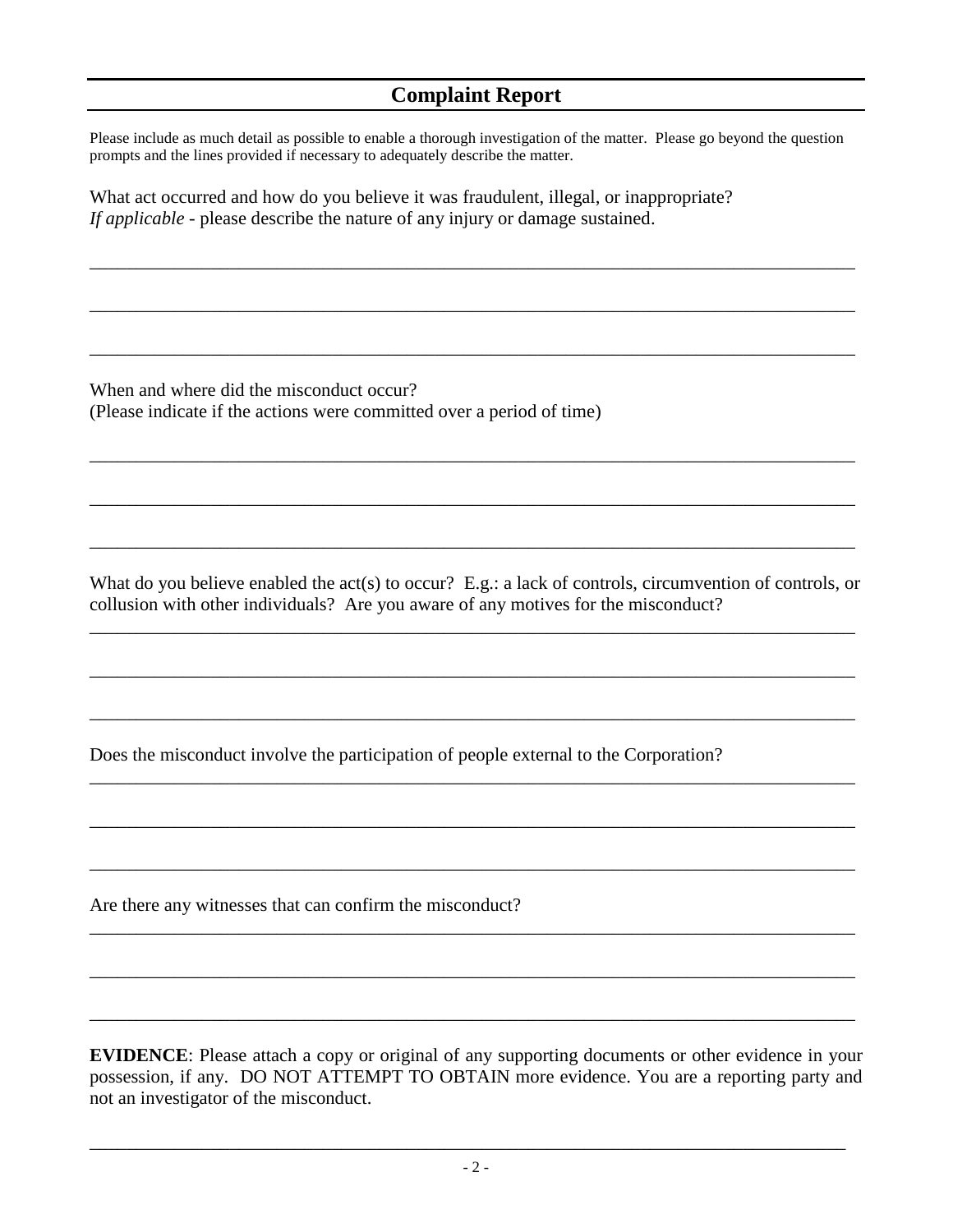# **FORM OF WHISTLEBLOWER POLICY FOR A CALIFORNIA PUBLIC BENEFIT NONPROFIT CORPORATION**

**\* \* \***

### **APPENDIX B: COMPLAINT REVIEW POLICY**

**\* \* \***

# **[NAME OF CORPORATION] COMPLAINT REVIEW POLICY**

## **ARTICLE I INTRODUCTION**

In accordance with Corporation's Whistleblower Policy (the "Policy"), this Complaint Review Policy sets forth procedures to be followed by the Corporation upon receipt of a complaint covered under the Policy.

# **ARTICLE II COMPLIANCE OFFICER**

*[Except as provided in Article VI,]* the Compliance Officer is responsible for promptly investigating all complaints. If warranted by the investigation, the Compliance Officer will, in consultation with the Board of Directors and, if necessary, legal counsel, cause appropriate corrective action to be taken. In the event that a complaint concerns the Compliance Officer, the complaint shall be investigated by **[designated officer]** under close supervision of the Board of Directors.

# **ARTICLE III COMPLAINT REVIEW PROCEDURE**

The Compliance Officer will notify the complainant and acknowledge receipt of a complaint within **[five to ten]** business days, but only to the extent that the complainant's identity is disclosed or a return address is provided.

The Compliance Officer will make initial inquiries in consultation with legal counsel, if necessary, to determine whether further investigation is necessary or appropriate. The Compliance Officer will manage any subsequent investigation, and may request the assistance of legal counsel or other parties as he or she deems necessary or appropriate.

The Compliance Officer, or his or her designee, will fully investigate the complaint, meeting separately with the complainant and with others who either are named in the complaint or who may have knowledge of the facts set forth in the complaint. The Compliance Officer will explore anonymous complaints to the extent possible, but will weigh the prudence of continuing such investigations against the likelihood of confirming the alleged facts or circumstances from attributable sources.

Upon completion of the investigation, the complainant will be notified about what actions will be taken, to the extent reasonably possible and consistent with any privacy or confidentiality limitations. If no